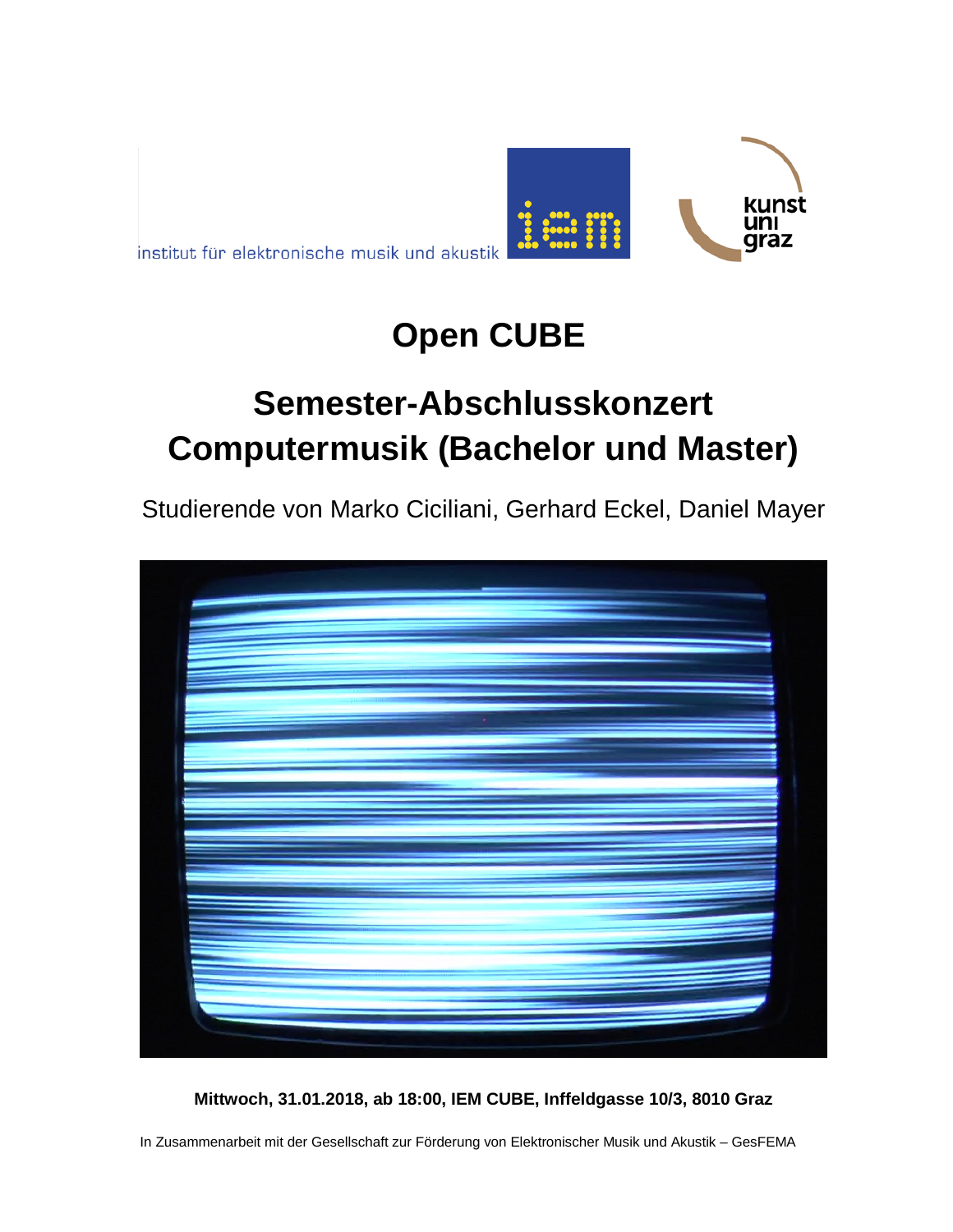# **Studierende des Bachelor- und Masterstudiengangs Computermusik präsentieren ihre Semesterarbeiten**

Studierende von Marko Ciciliani, Gerhard Eckel, Daniel Mayer

## **Programm:**

**Installation zwischen den Konzertblocks**

**Antonia Manhartsberger** *Reset Discover* (Lehrstudio)

| <b>Konzertblock 1</b>                                                               | 18:00                                         |
|-------------------------------------------------------------------------------------|-----------------------------------------------|
| Gloria Amesbauer<br>für Fixed Media                                                 | excerpt of a moltitude (8:02)                 |
| für Fixed Media im Ambisonic Format                                                 | Andreas Trenkwalder an Ambisonic Etude (5:30) |
| Brian Questa<br>für Cello und Live-Elektronik<br>Myriam García Fidalgo – Cello      | Cathedral; or, Lachenmann Variations (10:00)  |
| Alexandru Tudor Spanu oldskool (3:30)<br>für Fixed Media                            |                                               |
| <b>Benedikt Alphart</b> Peripetie (4:15)<br>für Fixed Media                         |                                               |
| <b>Daniele Pozzi</b> $[- == +] (10:00)$<br><b>Improvisation mit Live-Elektronik</b> |                                               |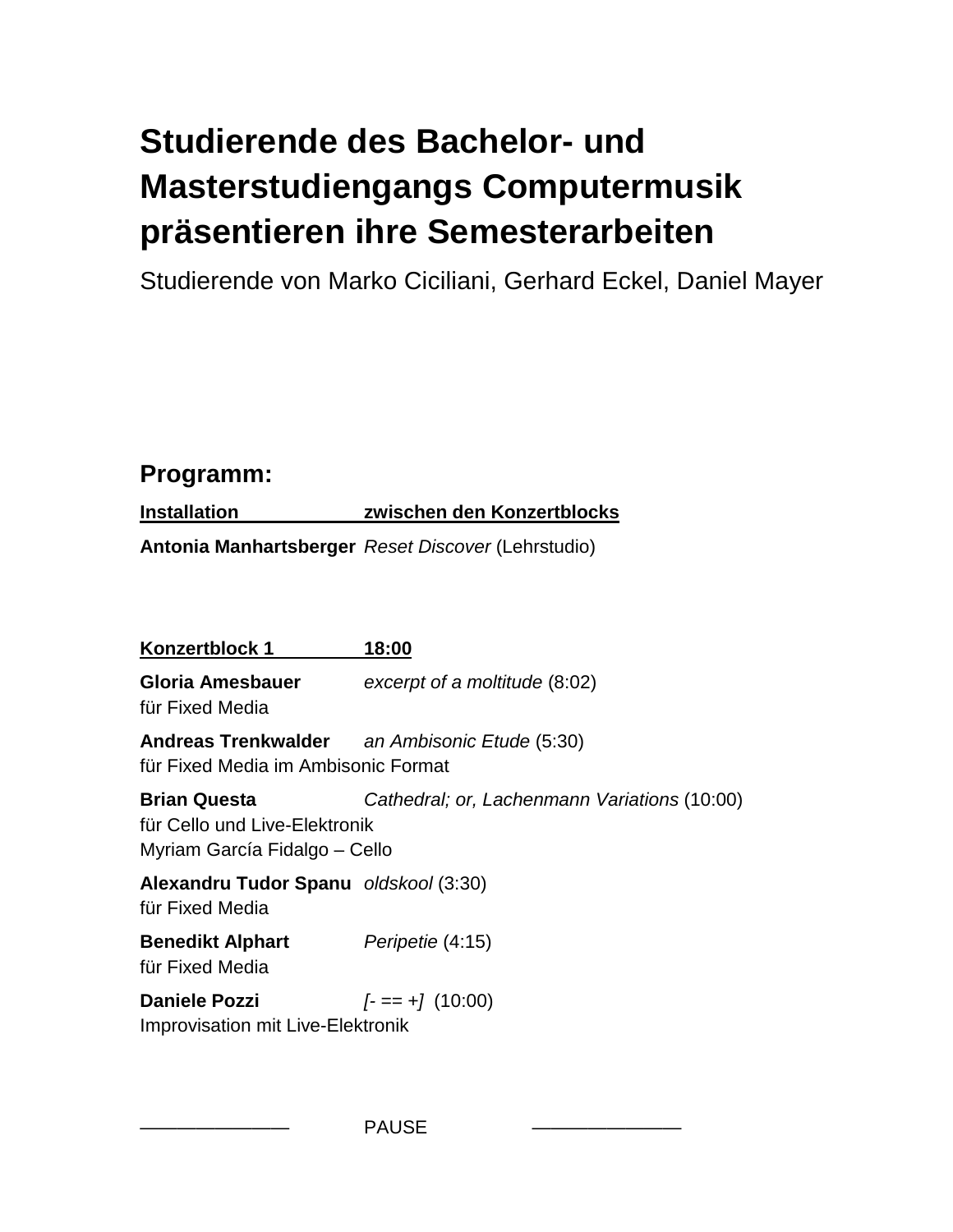| Konzertblock 2                                                        | ca. 19:10                       |
|-----------------------------------------------------------------------|---------------------------------|
| Gianluca ladema<br>für Fixed Media                                    | Electronic Etude I (3:00)       |
| Ina Thomann<br>für Fixed Media                                        | Sonare (5:33)                   |
| Alyssa Aska<br>für 12-Kanal Live Elektronik                           | inherence002.opposition (10:00) |
| <b>Korin Rizzo</b><br>für Fixed Media                                 | Common Speech (3:16)            |
| Linus Müller<br>für Fixed Media                                       | AIDA (5:44)                     |
| <b>Teonas Borsetto</b><br>für Live-Elektronik und Bildröhrenfernseher | AV3(7:00)                       |

PAUSE

| Konzertblock 3                                              | ca. 20:20                                                                             |
|-------------------------------------------------------------|---------------------------------------------------------------------------------------|
| Jürgen Mayer<br>für Fixed Media                             | El Camino (20:00)                                                                     |
| Lukas Wegscheider<br>für Fixed Media                        | I H8 COMPUTER [MUSIC] (3:35)                                                          |
| <b>Sebastian Scholz</b><br>für Fixed Media                  | 59:1(4:10)                                                                            |
| John-Robin Bold                                             | Addicto (3:22)<br>from "Op. 1 - The Great Classics of Computer Music" für Fixed Media |
| <b>Christof Ressi</b><br>für Klarinette und ein Game-System | game_over_0.2.2 (10:00)                                                               |

Szilard Benes – Klarinette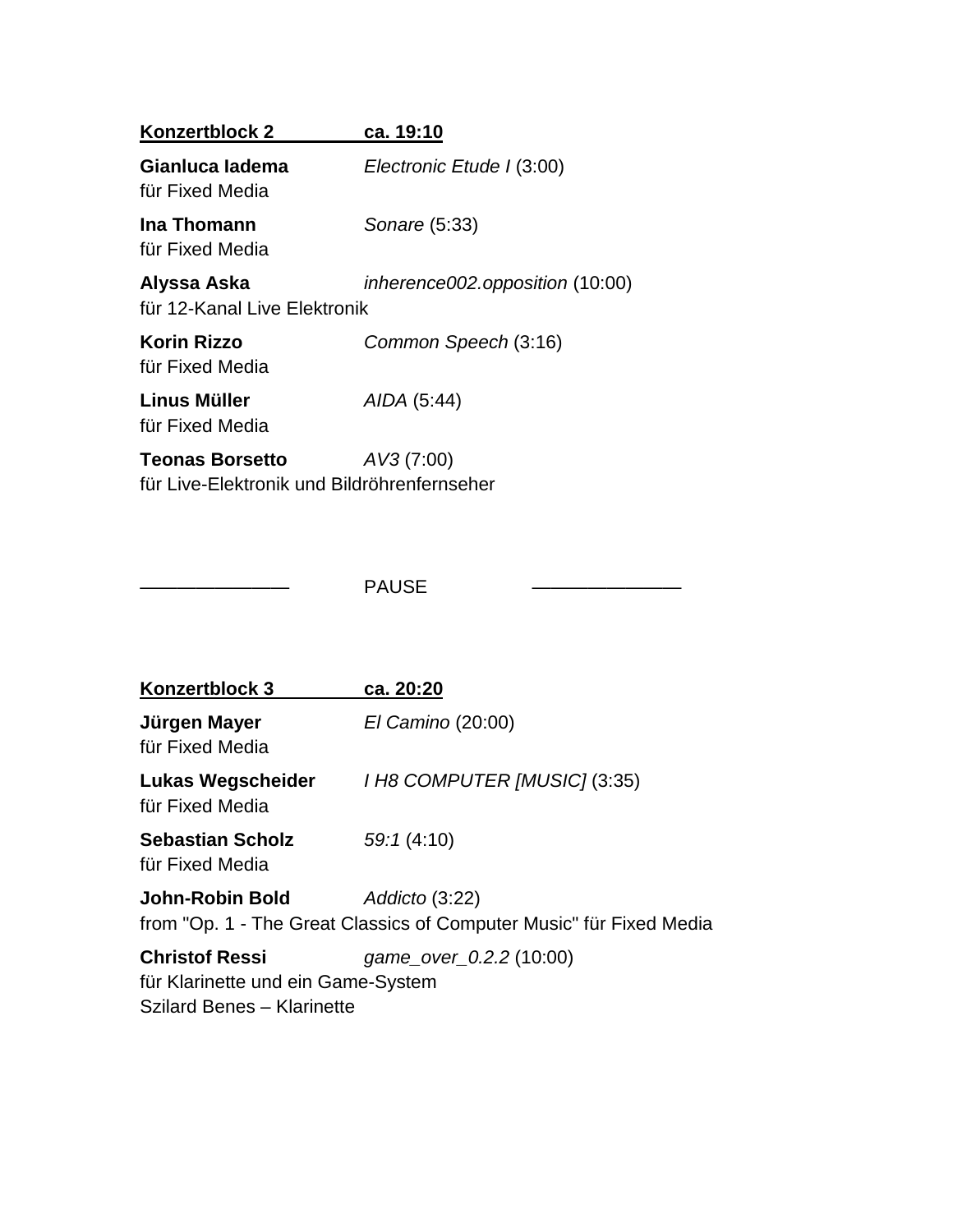## **Programmtexte (alphabetisch geordnet):**

## **Benedikt Alphart** *Peripetie* (4:15)

Interpreting the title within the context of the piece is left to the listener. The sonic material used consists of "small sounds" - usually drowned out by the buzz of dayto-day life. These are woven into new textures and moved through space: pushing, pulling and rubbing against each other.

Luigi Nono's Omaggio a Vedova served as an inspiration for the formal structure of Peripetie's four movements.

## **Gloria Amesbauer** *excerpt of a moltitude* (8:02)

[ ,...Bildet Rhizome und keine Wurzeln, pflanzt nichts an! Sät nichts aus, sondern nehmt Ableger! Seid weder eins noch multipel, seid Mannigfaltigkeiten! Zieht Linien, setzt nie einen Punkt! Geschwindigkeit macht den Punkt zur Linie! Seid schnell, auch im Stillstand! (...) Macht keine Photos oder Zeichnungen, sondern Karten."] aus Tausend Plateaus, DELEUZE/GUATTARI

## **Alyssa Aska** *inherence002.opposition* (10:00)

This work explores some of the inherent qualities of an input device, namely a Leap Motion, when used as a performance gestural controller. However, instead of the device being used in this way, the data obtained from using the device is transposed and timestretched and played back as several individual lines.

## **Teonas Borsetto** *AV3* (7:00)

AV3 is a performance that aims to use only the television as main audio/video source.

The tv's noises and whistles are amplified and processed live by the performer. The resulting signal is used as audio material for the work and generates the visuals on the TV's. I interact with the system by using live coding techniques and build different processing structures.

**Gianluca Iadema** *Electronic Etude I* (3:00)

Electronic Etude I is a composition made exclusively with additive synthesis. It born as an exercise, to explore what is possible to do using only this kind of sound synthesis.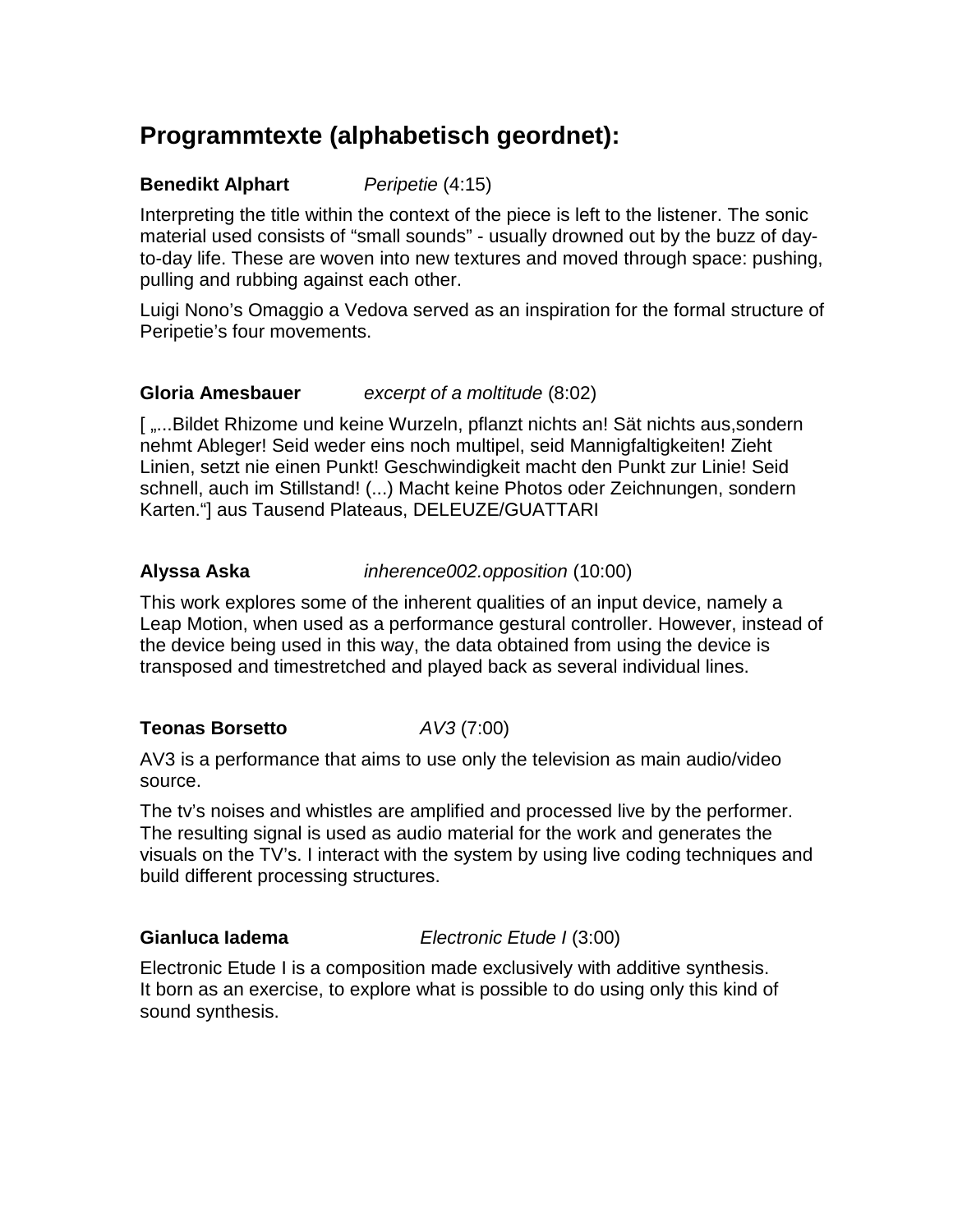## **Antonia Manhartsberger** *Reset Discover* (Installation)

The piece reset discover for VR and ambisonics is the result of an experimental Collaboration between Constantinos Miltiades (VR) and Antonia Manhartsberger (composition), seeking to examine the possibilities of the correlation between VR and spatial audio in the process of composition as well as the development potential of this kind of audiovisual arts, by also exploring the emerging aestethic and perceptual aspects.

**Jürgen Mayer** *El Camino* (20:00)

(span. el camino = der Weg)

"Der Weg ist das Ziel" lautet eine bekannte Redensart, welche auf Konfuzius zurückgeht. Doch was hat es damit auf sich? Ist es die Geduld, die erforderlich ist, um ein Ziel zu erreichen? Oder ist es die beständige und beharrliche Bestrebung, das Ziel immer wieder neu zu hinterfragen und neu zu definieren? Verändert sich das Ziel im Verlauf des Weges dorthin? Oder ist es einfach nur der Weg selbst, den es zu genießen zu lernen gilt, um an ihm bereits Glückseligkeit zu erfahren? Ist er damit also bereits das eigentliche Ziel?

## **Brian Questa** *Cathedral; or, Lachenmann Variations* (10:00)

Cathedral; or, Lachenmann Variations references Helmut Lachenmann´s 1970 work for solo cello, Pression, which was groundbreaking for Lachenmann´s concept of "musique concrète instrumentale," the idea that the manner in which sounds are generated are as sonically important as their resultant acoustic qualities. Cathedral was composed in the spirit of appropriation art, and thus as both ideological critique and as deconstruction, questioning and exploring, rather literally, the notion that a sonic impetus and its resulting resonance can be controlled. Furthermore, Cathedral attempts to highlight the process by which avant-garde practices are standardised and domesticated, their material reduced to stereotype, and their producers carved into deities.

**Christof Ressi** *game\_over\_0.2.2* (10:00)

Dies ist eine aktuelle Version der Serie "game\_over", welche ich vor rund einem Jahr begonnen habe. Inzwischen lassen sich umfangreiche 2D-Welten erstellen, in denen verschiedene Spielmodi (wie z. B. Jump'n'Run, Dungeon Crawler, isometrisches Pseudo-3D etc.) nebeneinander existieren und sich teilweise auch überlagern können. Der Spieler hat viel an Freiraum und musikalischen Gestaltungsmöglichkeiten gewonnen, aber auch ich kann nun aktiver in das Spielgeschehen eingreifen, z. B. in dem ich der Engine während der Laufzeit Code schicke, der so einiges anstellt.

Mich interessiert wie immer das Spannungsfeld zwischen "sinnvollen" Handlungen auf der einen Seite und musikalisch motivierten Entscheidungen auf der anderen Seite. Da sich diese nicht immer decken, wird der Spieler permanent herausgefordert – das Spiel wird zum Psychogramm.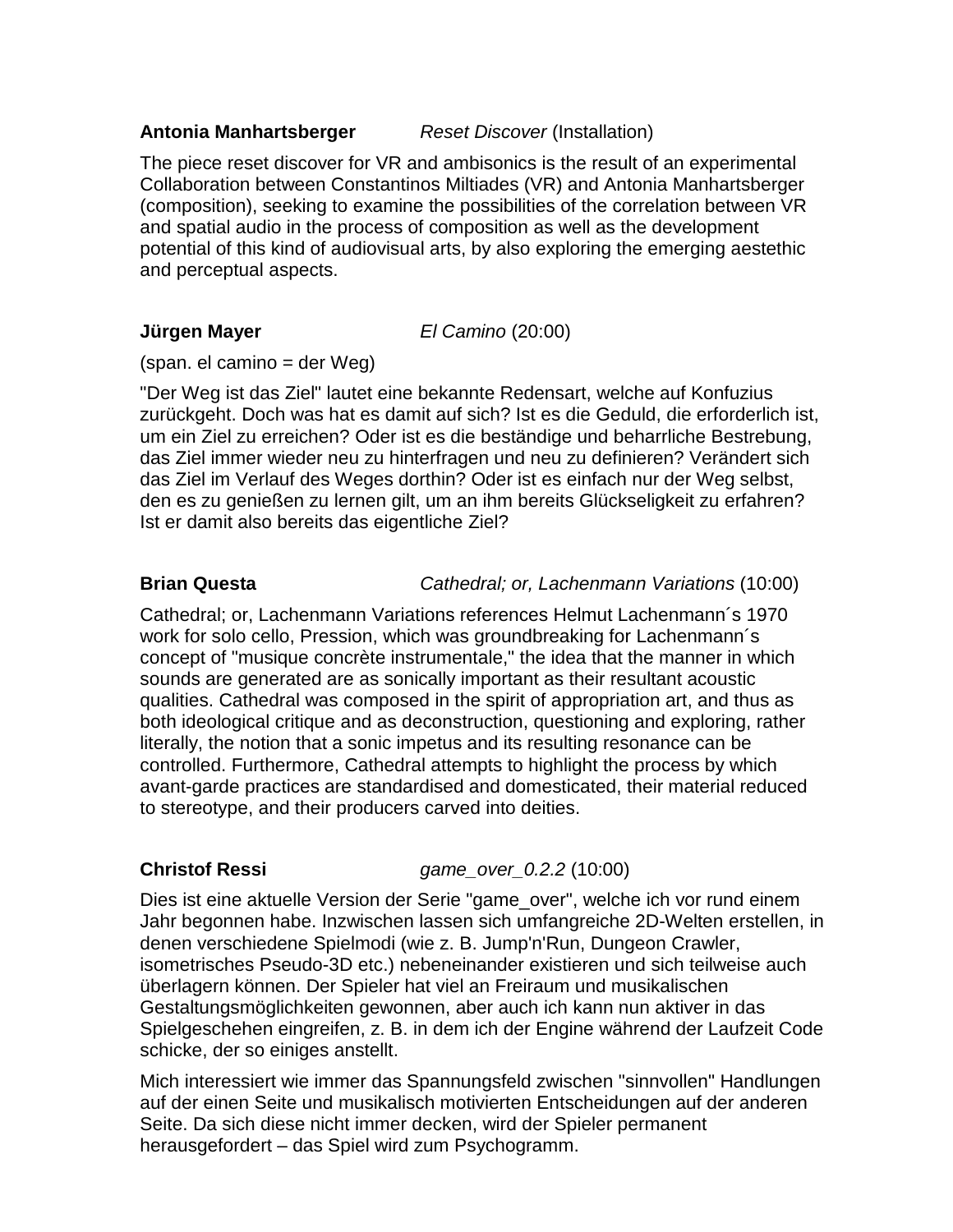**Korin Rizzo** *Common Speech* (3:16)

Common speech, the power of expressing or communicating thoughts by speaking even when words don't appear

## **Sebastian Scholz** *59:1* (4:10)

First there are 59 of them hiding and trying to manage their chaotic order. Then there is one creating chaos

## **Alexandru Tudor Spanu** *oldskool* (3:30)

This piece was once described as homage to older computer music. Hence, I carry on with this statement.

## **Ina Thomann** *Sonare* (5:33)

Sphärisch erklingt die Tiefe.

## **Andreas Trenkwalder** *an Ambisonic Etude* (5:30)

There is nothing really special to say about this piece. I just wanted to make a piece for ambisonics to understand how things work. As far as I understand my work on it, it seemed to be important for me to transpose motion and gesture from sound to space and vice versa. Almost every sounds are produced with granular synthesis so you it is a granular etude as well. A granular ambisonic etude.

## **Lukas Wegscheider** *I H8 COMPUTER [MUSIC]* (3:35)

In seiner Projektreihe "ARTERROR" erzwingt Lukas Wegscheider durch exponentiell steigende Algorithmen und Rückkopplungen den Absturz von Computermusik-Systemen.

Dabei steht die Destabilisierung von Systemen und die daraus resultierenden ästhetischen Folgen im Vordergrund.